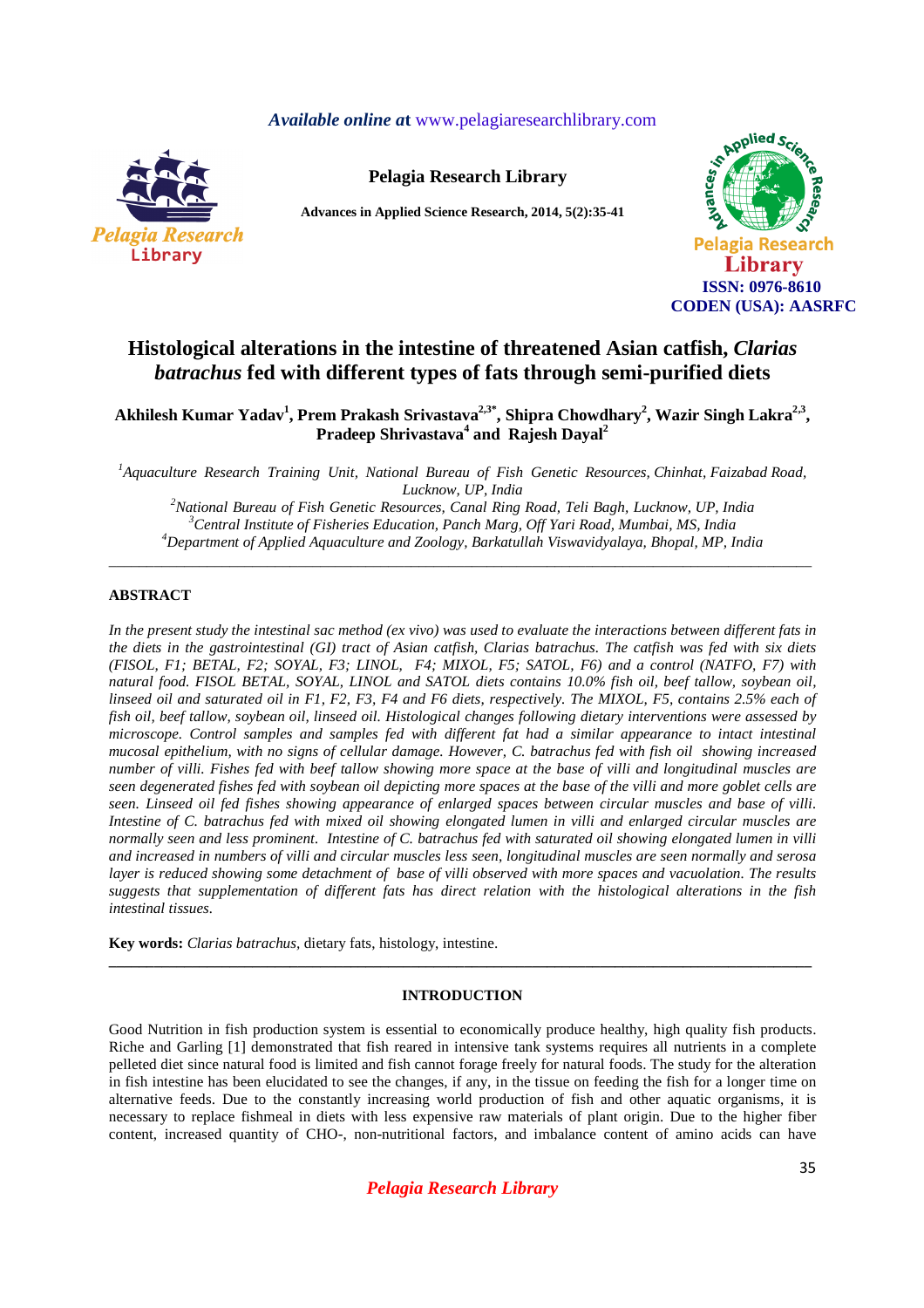deleterious effects on the digestive tract of fish and, therefore, on health and production of cultured fish. The intestines are the most important organ for the digestion and absorption of nutrients from feed. Therefore, examining histological changes of fish intestine is the method of correct choice in determining the effects of nutrient and their mixtures that use materials of plant or animal sources.

 *\_\_\_\_\_\_\_\_\_\_\_\_\_\_\_\_\_\_\_\_\_\_\_\_\_\_\_\_\_\_\_\_\_\_\_\_\_\_\_\_\_\_\_\_\_\_\_\_\_\_\_\_\_\_\_\_\_\_\_\_\_\_\_\_\_\_\_\_\_\_\_\_\_\_\_\_\_*

Histopathological analysis of the digestive system is seems to be a good parameter for the assessment of the nutritional status of fish [2, 3, 4]. The intestine is the most important organs in digestion and absorption of nutrients from ingested food, and, therefore, examining of these organs is considered to be much necessary [5, 6]. Fishmeal and fish oil as raw material are the preferred choice in aquaculture system due to better quality protein with nearly balanced amino acid profile [7, 8]. The aim of the aquaculture feed production is the partial and/or full replacement of fishmeal and fish oil with less expensive source of protein and fat, generally of plant source. The low content of fibres, CHO- and indigestible non-nutrients, higher protein level, better amino acid profile, high acceptability, palatability and digestibility are better characteristics of plant source ingredients in aquafeed [9,10]. Hardy [11] argues that the industry will soon run out of required quantities of fish oil and fishmeal. Even if all these characteristics are existing in plant, it does not infers that it can be routinely used as to replace fishmeal with balanced amino acids. Recent researches are pointing out the scope of almost 100 % replacement of FM and fish oil in diets for carnivorous fish species like Atlantic salmon and Atlantic cod with proteins of plant origin without deleterious effects on growth performances [12,13]. Soy based by-products exhibiting a major plant source of protein and fat in diets for monogastric animals, and many have demonstrated better potential as fish meal and fish oil replacements in diets for many fish species [14-20]. Soybean is low in methionine [21,22] and need to be supplemented in fish diet. Air- breeding Asian catfish, *Clarias batrachus* (Family: Clariidae), locally known as Magur, is a threatened fish of higher demand and shows the attention of fish farmers for its upcoming market value. Since knowledge of the cellular structure of the intestine is essential to the understanding of physiological and also abnormal conditions, this research was undertaken to describe the intestinal histology of *Clarias batrachus.* This experiment was carried to study the synergistic effects of dietary fats on the histological alteration in the intestine of *Clarias batrachus.*

### **MATERIALS AND METHODS**

#### *Experimental diets*

Six semi-purified experimental diets were formulated with iso-energetic (19.55 kJ/g, F1-F6) diets. Weighed dry ingredients and some water were poured into a mixer and the resulting dough processed in a hand pelletizer to make 2 mm diameter pellets. Compounded feed pellets were dried in an oven at 60°C, packed separately and stored at -20°C until used during the feeding trial. The dietary treatments were designated as FISOL (Fish oil), BETAL (Beef tallow), SOYAL (Soybean oil), LINOL (Linseed oil), MIXOL and SATOL (Vegetable oil) containing lipid source @ 10% lipid source in all the five feeds except in MIXOL (containing FISOL, BETAL, SOYAL, LINOL in the ratio of 1: 1: 1:  $\frac{1}{1}$  w/w) and results are compared with natural food (NATFO). Table 1 gives the summary of ingredients used in the formulation of experimental.

#### *Fish rearing and feeding trials*

*Clarias batrachus* grow-outs (Av. initial weight  $55.83 \pm 3.14$  g) were hatchery bred at National Bureau of Fish Genetic Resources (NBFGR), Lucknow and shifted to the wet laboratory. Fishes were acclimated to laboratory conditions in a 1500 L capacity Fibre Reinforced Plastic (FRP) tank, feeding on crumbled pelleted feed containing a minimum of 500 g per kg crude protein for one week. Further, fishes were accustomed to aerated, 300 L capacity plastic pools with two - thirds filled with water and covered with plastic covers. Four hundred twenty (Replicate 3 X Feed 7 X Fish 20) grow-out were randomly sampled and distributed into 21 plastic pools containing about 200 L of water. During the experiment, the fishes were fed twice a day at 10:00 and 17:00 hours *ad libitum*.

#### *Histological studies*

After twelve weeks at the end of experiment of feeding trials (Table -1) the animals were sacrificed. The distal intestine from (NATFO) and experimental fishes fed with various fats were excised and fixed in 4 % formaldehyde and processed by standard histological techniques ie., kept in aqueous Bouin's fluid for 24-h and washed for 8-hr in running tap water. The organs were routinely processed (dehydrated in ethanol series, embedded in paraffin, serially sectioned sectioned at 6µ). Sections of the intestine were stained with Haematoxylin and Eosin (HE), Humason, [23]. Histological slides were observed under microscope (Labomed, Model : Digi 2).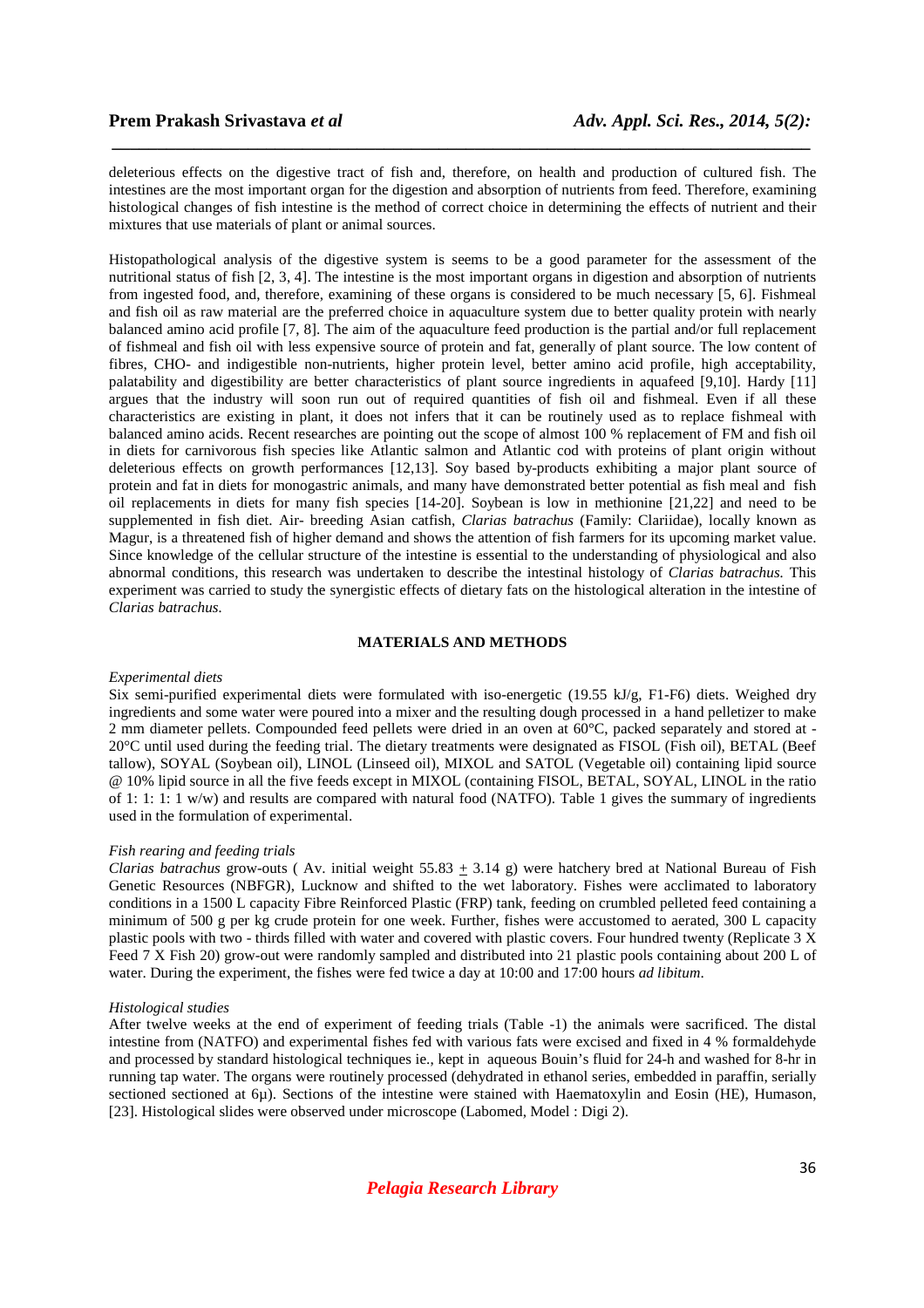| Feed                                                                                                                         | $F-1$        | $F-2$                    | $F-3$        | $F-4$                    | $F-5$                    | F-6                      | $F-7$        |
|------------------------------------------------------------------------------------------------------------------------------|--------------|--------------------------|--------------|--------------------------|--------------------------|--------------------------|--------------|
| <b>Ingredients</b>                                                                                                           | <b>FISOL</b> | <b>BETAL</b>             | <b>SOYOL</b> | <b>LINOL</b>             | <b>MIXOL</b>             | <b>SATOL</b>             | <b>NATFO</b> |
| Sovbean meal                                                                                                                 | 35.0         | 35.0                     | 35.0         | 35.0                     | 35.0                     | 35.0                     |              |
| Starch Soluble                                                                                                               | 29.0         | 29.0                     | 29.0         | 29.0                     | 29.0                     | 29.0                     |              |
| Casein                                                                                                                       | 19.5         | 19.5                     | 19.5         | 19.5                     | 19.5                     | 19.5                     |              |
| Carboxy Methyl Cellulose                                                                                                     | 2.0          | 2.0                      | 2.0          | 2.0                      | 2.0                      | 2.0                      |              |
| Papain                                                                                                                       | 0.5          | 0.5                      | 0.5          | 0.5                      | 0.5                      | 0.5                      |              |
| Vitamin & Mineral Mix.                                                                                                       | 4.0          | 4.0                      | 4.0          | 4.0                      | 4.0                      | 4.0                      |              |
| Fish Oil                                                                                                                     | 10.0         | $\overline{\phantom{a}}$ |              | $\overline{\phantom{a}}$ | 2.5                      | $\overline{\phantom{a}}$ |              |
| Tallow                                                                                                                       |              | 10.0                     |              |                          | 2.5                      |                          |              |
| Soybean Oil                                                                                                                  |              |                          | 10.0         |                          | 2.5                      |                          |              |
| Linseed Oil                                                                                                                  |              |                          |              | 10.0                     | 2.5                      | $\overline{\phantom{a}}$ |              |
| Saturated Oil                                                                                                                |              |                          |              |                          | $\overline{\phantom{a}}$ | 10.0                     |              |
| Live Fish/Natural Food                                                                                                       |              |                          |              |                          |                          |                          | 100.0        |
| $FISOL = Fish Oil$ ; $BETAL = Beef Tallow$ ; $SOYOL = Soybean Oil$ ; $LINOL = Linseed Oil$ ; $MIXOL = Mixed Oil$ (Fish Oil : |              |                          |              |                          |                          |                          |              |
| Tallow: Soybean Oil: Linseed Oil:: 1:1:1:1w/w); SATOL = Saturated Oil; NATFO = Natural Food                                  |              |                          |              |                          |                          |                          |              |

**Table: 1 Ingredients composition (w/w) of feeds for** *Clarias batrachus*

 *\_\_\_\_\_\_\_\_\_\_\_\_\_\_\_\_\_\_\_\_\_\_\_\_\_\_\_\_\_\_\_\_\_\_\_\_\_\_\_\_\_\_\_\_\_\_\_\_\_\_\_\_\_\_\_\_\_\_\_\_\_\_\_\_\_\_\_\_\_\_\_\_\_\_\_\_\_*

### **RESULTS**

Intestine of *C. batrachus* fed with Natural feed (NATFO, F7) showing normal architecture of intestine with circular muscles, longitudinal muscles, serosa and villi (Fig.-1). Intestine of *C. batrachus* fed with fish oil (FISOL) ( F1) showing normal appearance of circular muscles, longitudinal muscles, serosa and villi. Number of villi also increased (Fig. – 2) Intestine of *C. batrachus* fed with beef tallow (BETAL) ( F2) showing normal appearance of circular muscles, serosa and villi. There are more space at the base of villi and longitudinal muscles are seen degenerated (Fig. – 3) Intestine of *C. batrachus* fed with soybean oil in the diet (SOYOL)(F3) depicting normal appearance of circular muscles, longitudinal muscles, serosa and villi. More spaces at the base of the villi and more goblet cells are seen( $Fig. - 4$ ).

Intestine of C. *batrachus* fed with linseed oil (LINOL) ( F4) showing appearance of enlarged spaces between circular muscles and base of villi. Normal circular muscles, longitudinal muscles and serosa are seen (Fig.  $-$  5). Intestine of *C. batrachus* fed with mixed oil (MIXOL) ( F5) showing elongated lumen in villi. Circular muscles are enlarged, longitudinal muscles and serosa are normally seen and less prominent (Fig.- 6).

Intestine of C. *batrachus* fed with saturated oil (SATOL) ( F6). Showing elongated lumen in villi and increased in numbers of villi. Circular muscles less seen, longitudinal muscles are seen normally and serosa layer is reduced showing some detachment of base of villi observed with more spaces and vacuolation (Fig. – 7). The *Clarias batrachus* fed F7 with natural feed ie., *Artemia nauplii* and minced chicken alimentary canal meat showing normal architecture of intestine with circular muscles, longitudinal muscles, serosa and villi (Photo-1). Results of fishes fed with F2-F6 were compared with the control (F7).



**Fig.-1 Control Intestine of** *C. batrachus* **fed with natural food (F7)**



**Fig.-2 Intestine of** *C. batrachus* **fed with FISOL (F-1)**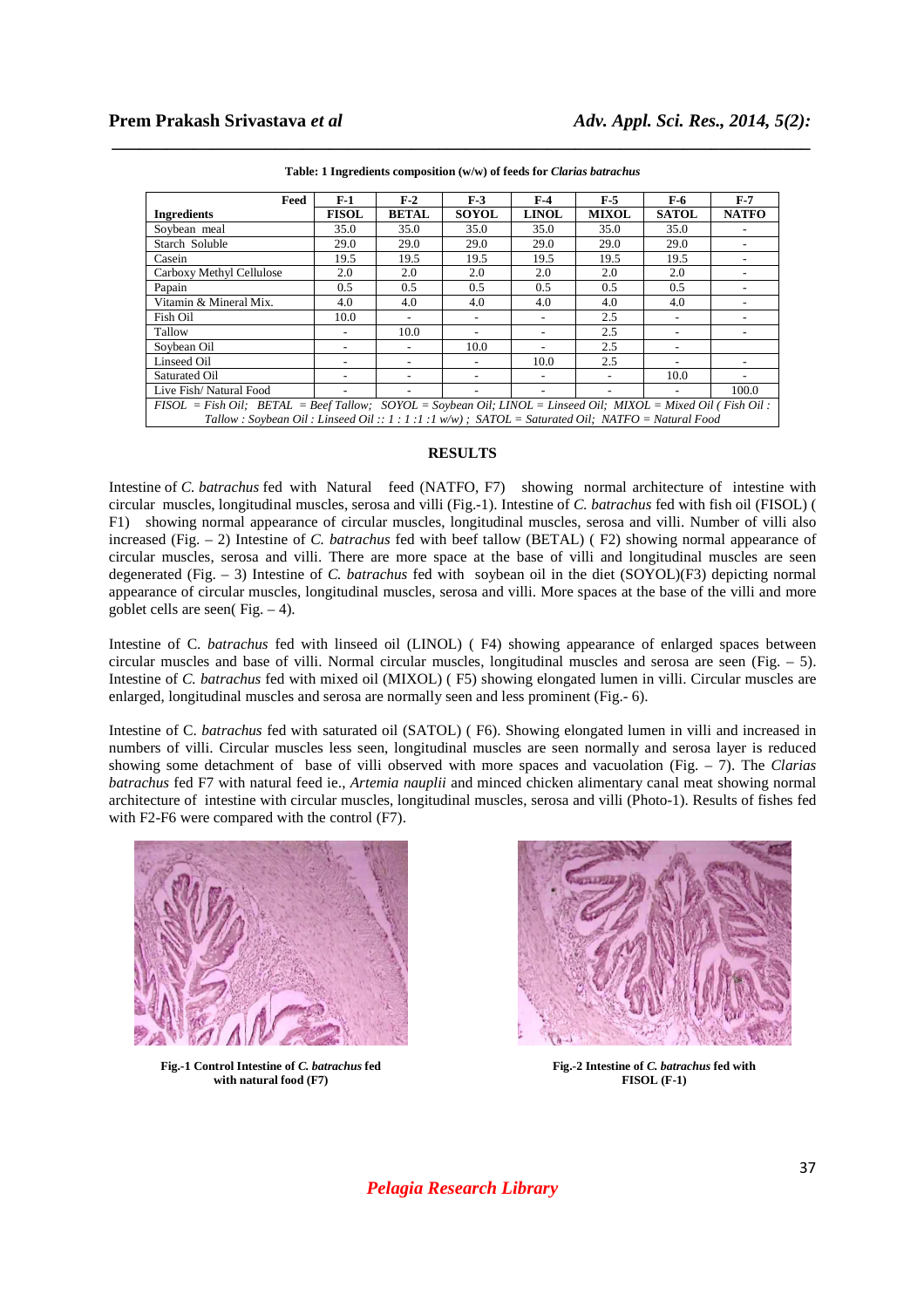

**Fig.-3 Intestine of** *C. batrachus* **fed with BETAL (F-2)**



**Fig.-4 Intestine of** *C. batrachus* **fed with SOYOL (F-3)**

Fig.– 1 Intestine of *C. batrachus* fed with Natural feed (NATFO, F7) showing normal architecture of intestine with circular muscles, longitudinal muscles, serosa and villi. H/E X 125.

Fig.- 2 Intestine of *C. batrachus* fed with fish oil (FISOL) ( F1) showing normal appearance of circular muscles, longitudinal muscles, serosa and villi. Number of villi also increased. H/E X 125.

Fig.-3 Intestine of *C. batrachus* fed with beef tallow (BETAL) ( F2) showing normal appearance of circular muscles, serosa and villi. There are more space at the base of villi and longitudinal muscles are seen degenerated. H/E X 125.

Fig.– 4 Intestine of *C. batrachus* fed with soybean oil in the diet (SOYOL)(F3) depicting normal appearance of circular muscles, longitudinal muscles, serosa and villi. More spaces at the base of the villi and more goblet cells are seen. H/E X 125.



**Fig.-5 Intestine of** *C. batrachus* **fed with LINOL (F4)** 



**Fig.-6 Intestine of** *C. batrachus* **fed with MIXOL (F-5)**



**Fig.-7 Intestine of** *C. batrachus* **fed with SATOL (F-6)**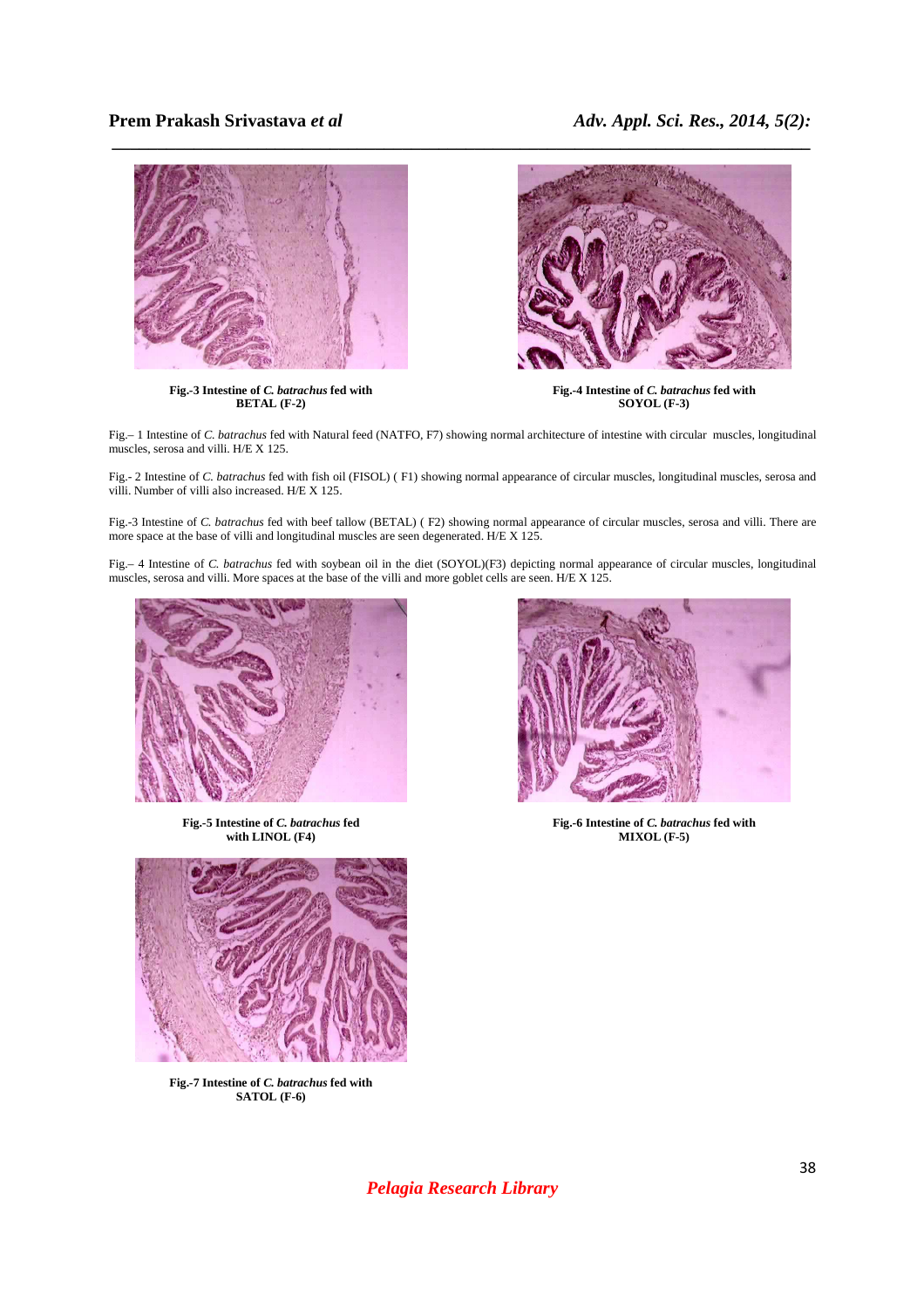Fig.-5 Intestine of *C. batrachus* fed with linseed oil (LINOL) (F4) showing appearance of enlarged spaces between circular muscles and base of villi. Normal circular muscles, longitudinal muscles and serosa are seen.  $H/E \times 125$ .

 *\_\_\_\_\_\_\_\_\_\_\_\_\_\_\_\_\_\_\_\_\_\_\_\_\_\_\_\_\_\_\_\_\_\_\_\_\_\_\_\_\_\_\_\_\_\_\_\_\_\_\_\_\_\_\_\_\_\_\_\_\_\_\_\_\_\_\_\_\_\_\_\_\_\_\_\_\_*

Fig.-6 Intestine of *C. batrachus* fed with mixed oil (MIXOL) (F5) showing elongated lumen in villi. Circular muscles are enlarged, longitudinal muscles and serosa are normally seen and less prominent. H/E X 125.

Fig.-7 Intestine of *C. batrachus* fed with saturated oil (SATOL) (F6). Showing elongated lumen in villi and increased in numbers of villi. Circular muscles less seen, longitudinal muscles are seen normally and serosa layer is reduced showing some detachment of base of villi observed with more spaces and vacuolation. H/E X 125.

### **DISCUSSION**

Histology of the intestine was investigated on dietary manipulations with various fats. The histological architecture of the digestive tract is: mucosa, which consists of the lamina epithelialis and lamina propria (connective tissue); sub-mucosae, consisting of two layers; muscular layer and serosa [24]. This histopathological structure was not changed even in the experiments in which fish were fed food containing metals [25,26]. Histopathological changes in the intestine may differ from species to species and feed ingredients used in the experimentation. There is no much reported information on the negative effects of dietary fat on the histological alterations of intestine. The adjustment of the fish gastrointestinal tract to a flexi situation on availability of different food are well documented like cod with the high feed intake had comparatively higher weight of different sections of the intestinal tract in comparison to cod with the less feed intake [27]. The findings of Gomez-Requeni et al. [28], where weight was depressed up to 30% in the group that had 100% replacement of FM with plant lipid and proteins was well demonstrated. Hansen *et al*. [13] found a low trend decline in feed intake with complete replacement of meal and fish oil with plant ingredients in the diet for cod. Reduced intake may be a consequence of replacement of FM by lipid and proteins of plant origin[7]. The results of Chowdhary et al. [29] indicates that animal lipid and protein rich feeds with glucosamine were more acceptable than plant origin feeds for Asian catfish, *Clarias batrachus*. Uran et al. [30] reported that carp show significant demonstration of enteritis when fed high levels of soy oil through diet.

In the present study, histopathological changes in the intestine of *Clarias batrachus* have been observed on feeding different oils, proliferation of villi, and serosa, mucosa and sub-mucosa as well as space in villi. The intestinal wall of *Clarias batrachus* comprised of four distinct layers, viz. mucosa, submucosa, muscularis and serosa. The mucosal layer being thrown into finger like villi, which is made up of simple, long columnar cells and numerous goblet cells (mucous cells) with centrally placed nuclei. Sub-mucosa is thin and projected into mucosal folds constituting the lamina propria. This layer is composed of loose connective tissue with numerous collagen fibres and blood cells. Muscularis consists of inner, thick, circular, and outer, thin, longitudinal muscular layers. Serosa is formed of peritorial layer and blood capillaries.

Intestine of *C. batrachus* fed with Natural feed (NATFO, F7) showing normal architecture of intestine. Fishes fed with fish oil (FISOL) ( F1) showing normal appearance of circular muscles, longitudinal muscles, serosa and villi. Number of villi also increased. And fishes fed with beef tallow (BETAL) ( F2) showing normal appearance of circular muscles, serosa and villi. There are more space at the base of villi and longitudinal muscles are seen degenerated. Intestine of *C. batrachus* fed with soybean oil in the diet (SOYAL)(F3) depicting normal appearance of circular muscles, longitudinal muscles, serosa and villi. More spaces at the base of the villi and more goblet cells are seen. More spaces at the base of the villi and more goblet cells are also seen after feeding with linseed oil (LINOL) ( F4) showing appearance of enlarged spaces between circular muscles and base of villi. Normal circular muscles, longitudinal muscles and serosa are seen. Fish fed with mixed oil (MIXOL) (F5) showing elongated lumen in villi. Circular muscles are enlarged, longitudinal muscles and serosa are normally seen and less prominent. Intestine of *C. batrachus* fed with saturated oil (SATOL) ( F6) showing elongated lumen in villi and increased in numbers of villi. Circular muscles less seen, longitudinal muscles are seen normally and serosa layer is reduced showing some detachment of base of villi observed with more spaces and vacuolation. However, showing some detachment of base of villi observed with more spaces. Similar finding have been reported by few authors [31-33]. Observations made by earlier workers relating to histopathological changes in intestine in response to various fat and lipid and protein are being enumerated here. The histological changes in intestine can also reduce growth performance on feeding plant lipid and proteins [34-37]. The plant protein fed fishes showed an alteration in the intestinal architecture in this threatened fish[38]. These authors[38] suggests that supplementation of glucosamine has no direct relation with the histological alterations in the fish intestinal tissues. The growth performance in the same experiment was demonstrated by Yadav et al.[39]. In conclusion, the histological changes observed in the intestine of *C. batrachus* indicate that the fish were responding to the direct effects of the dietary lipids/ fat. Hence safety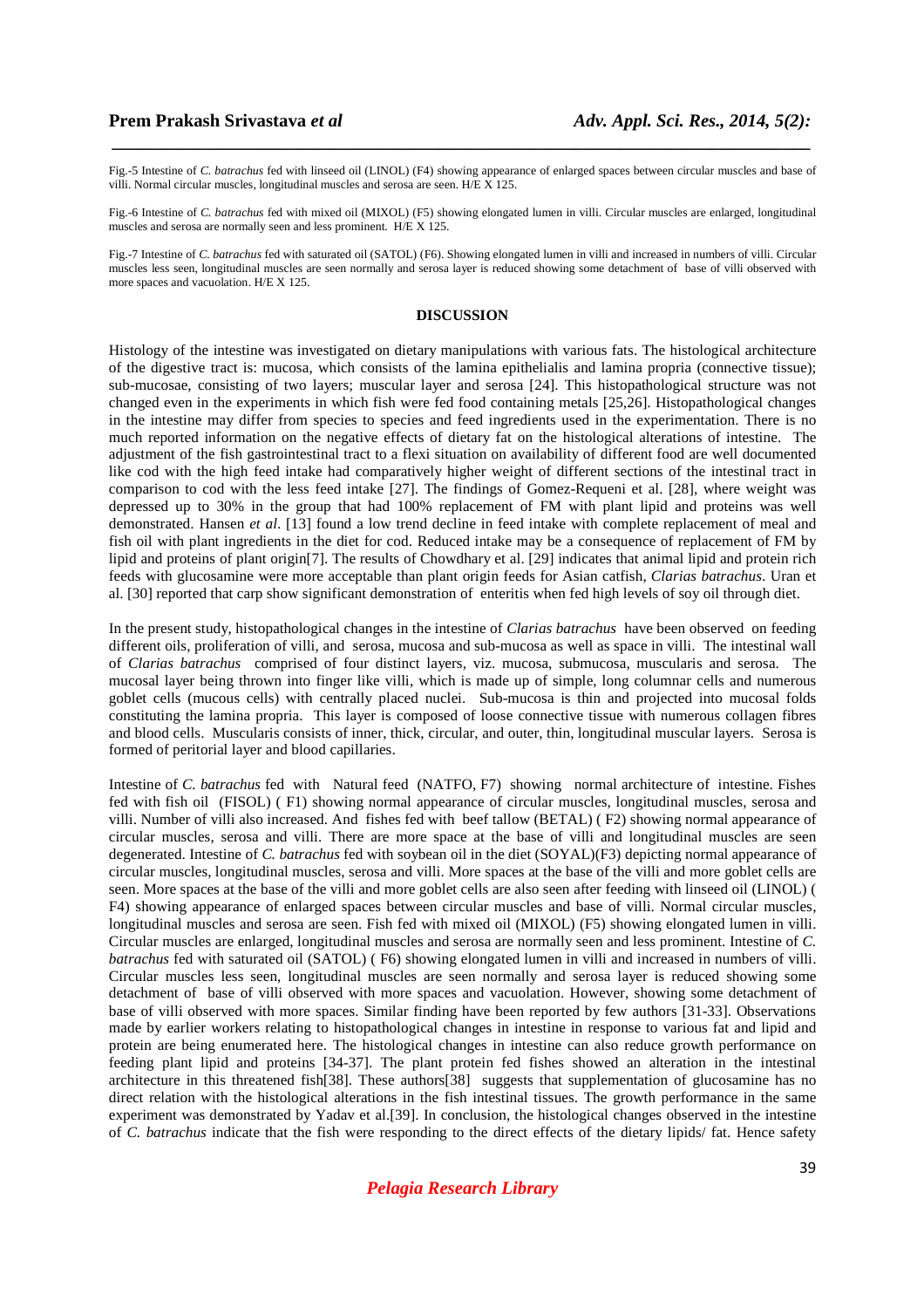measures must be taken into account when fat is being used in fish through dietary manipulations. The observations, in the present study, suggest that manipulation with different fat sources in the feed has direct relation with cellular level modifications in the intestine of *C. batrachus.* 

 *\_\_\_\_\_\_\_\_\_\_\_\_\_\_\_\_\_\_\_\_\_\_\_\_\_\_\_\_\_\_\_\_\_\_\_\_\_\_\_\_\_\_\_\_\_\_\_\_\_\_\_\_\_\_\_\_\_\_\_\_\_\_\_\_\_\_\_\_\_\_\_\_\_\_\_\_\_*

#### **Acknowledgements**

Authors are grateful to the Director of the NBFGR, Lucknow for providing facilities to conduct the research work.

#### **REFERENCES**

[1] Riche M, Garling D. Feeding Tilapia in intensive re-circulatory systems. North Central Regional Aquaculture Centre and United State Department of Agriculture USDA. **2003**1-4pp.

[2] Hall KC, Bellwood DR, *Journal of Fish Biology*, **1995**, 47, 438-454.

[3] Green BS, McCornick MI, *Journal of Fish Biology*, **1999**,55,1273-1289.

[4] Caballero MJ, Izquierdo MS, Kjørsvik E, Montero D, Socorro J, Fernández AJ, Rosenlund G, *Aquaculture*, **2003**, 225, 325-340.

[5] Takashima F, Hibiya T, An atlas of fish histology: normal and pathological features. Kodansha, distributed by Fischer, G., Tokyo,**1982**.

[6] Roberts R J, Fish pathology, Baillière Tindall, London,**1989**.

[7] Gatlin DM, Barrows FT, Brown P, Dabrowski K, Gaylord TG, Hardy RW, Herman E, Hu G, Krogdahl Å, Nelson R, Overturf K, Rust M, Sealey W, Skonberg D, Souza EJ, Stone D, Wilson R, d Wurtele E, *Aqua. Res.,* **2007**,38, 551-579.

[8] Watanabe T, *Fisheries Science*, **2002**, 68, 242-252.

[9] Francis G, Makkar HPS, Becker K, *Aquaculture*, **2001**, 199, 197-227.

[10]Marković Z, Poleksić V, Dulić Z, Stanković M, Aquaculture Europe, August 14-17, Trondheim, Norway, Book of,Abstracts, **2009,** pp. 498-499.

[11]Hardy RW, Aqua. Res., **2010**, 41: 770-776.

[12]Espe M, Lemme A, Petri, A, El-Mowafi A, *Aquaculture*, **2007**, 263, 168-178.

[13]Hansen AC, Rosenlund G, Karlsen O, Koppe W, Hemre G I, *Aquaculture*, **2007**, 272, 599-611.

[14]Refstie S, Helland SJ, Storebakken T, Aquaculture, **1997**,153, 263-272.

[15]Refstie S, Korsoen OJ, Storebakken T, Baeverfjord G, Lein I, Roem AJ, Aquaculture, **2000**,190, 49-63.

[16]Storebakken T, Refstie S, Ruyter B, *In*: J. K. Drachley (Ed.), Federation of Anim Sci Soc, Savoy, **2000**, 127– 170.

[17]Fagbenro OA, Davies S J, Jour. of Appl. Ichthyol., **2001**, 17: 64-69.

[18]Romarheim OH, Skrede A, Penn M, Mydland LT, Krogdahl A, Storebakken T, (). Aquaculture, **2008**, 274, 329-338.

[19]Schuchardt D, Vergara JM, Fernandez-Palacios H, Kalinowski CT, Hernandez-Cruz CM, Izquierdo MS, Robaina L, *Aqua. Nutr*. **2008**,14, 1-9.

- [20]Ali A, Al-Ogaily SM, Al-Asgah NA, Goddard JS, Ahmed SI, *Jour. of Appl. Ichthyol.*, **2008**, 24, 31-37.
- [21]Pongmaneerat J, Watanabe T, *Nippon Suisan Gakkaishi*, **1993**, 59, 157-163.
- [22]Schwarz FJ, Kirchgessner M, Deuringer U, *Aquaculture*, **1998**,161, 121-129.
- [23]Humason GL, Animal Tissue Techniques. W.H. Freeman & Co, San Francisco, **1979**, 641 pp.
- [24]Poleksić V, Savić N, Rašković B, Marković Z, *Biotech. in Anim. Hus*., **2006**, 22, 359-372.
- [25]Andreozzi G, Antonucci R, Affatato C, Gargiulo G, Battaglini P Anatomia, Histo Embryo., **1994**, 23, 102-111.

[26]Kruatrachue M, Rangsayatorn N, Pokethitiyook P, Upatham ES, Singhakaew, S, *Bull. of Environ. Contam. and* 

*Toxicol*., **2003**,71, 0561-0569.

[27]Refstie S, Forde-Skjaervik O, Rosenlund G, Rorvik K, *Aquaculture*, **2006**, 255, 279-291.

[28]Gomez-Requeni P, Mingarro M, Calduch-Giner JA, Medale F, Martin SAM, Houlihan DF, Kaushik S, Perez-Sanchez J, *Aquaculture*, **2004**, 232, 493-510.

[29]Chowdhary S, Srivastava PP, Mishra S, Yadav AK, Dayal R, Lakra, WS, *J. Anim. Feed. Res*., **2012**, 2(1), 50- 57.

[30]Uran PA, Goncalves AA, Taverne-Thielem, JJ, Schrama JW, Verreth JAJ, Rombout JHWM, *Fish & Shellfish Immunol*., **2008**, 25, 751-760.

[31]Natarajan A, Some histopathological and physiological correlates of lead intoxication in the fish, *Barbus stigma*. M. Phil. Thesis, Annamalai University, Annamalai Nagar, India, **1979**, pp. 143.

[32]Kumar S, Pant SC, *Bull. Environ. Contam. Toxicol.,* **1984**, 33, 50-55.

[33]Pandey AK, Peer Mohamad M, George KC, *J. Adv. Zool*., **1994**, 15(1), 18-24.